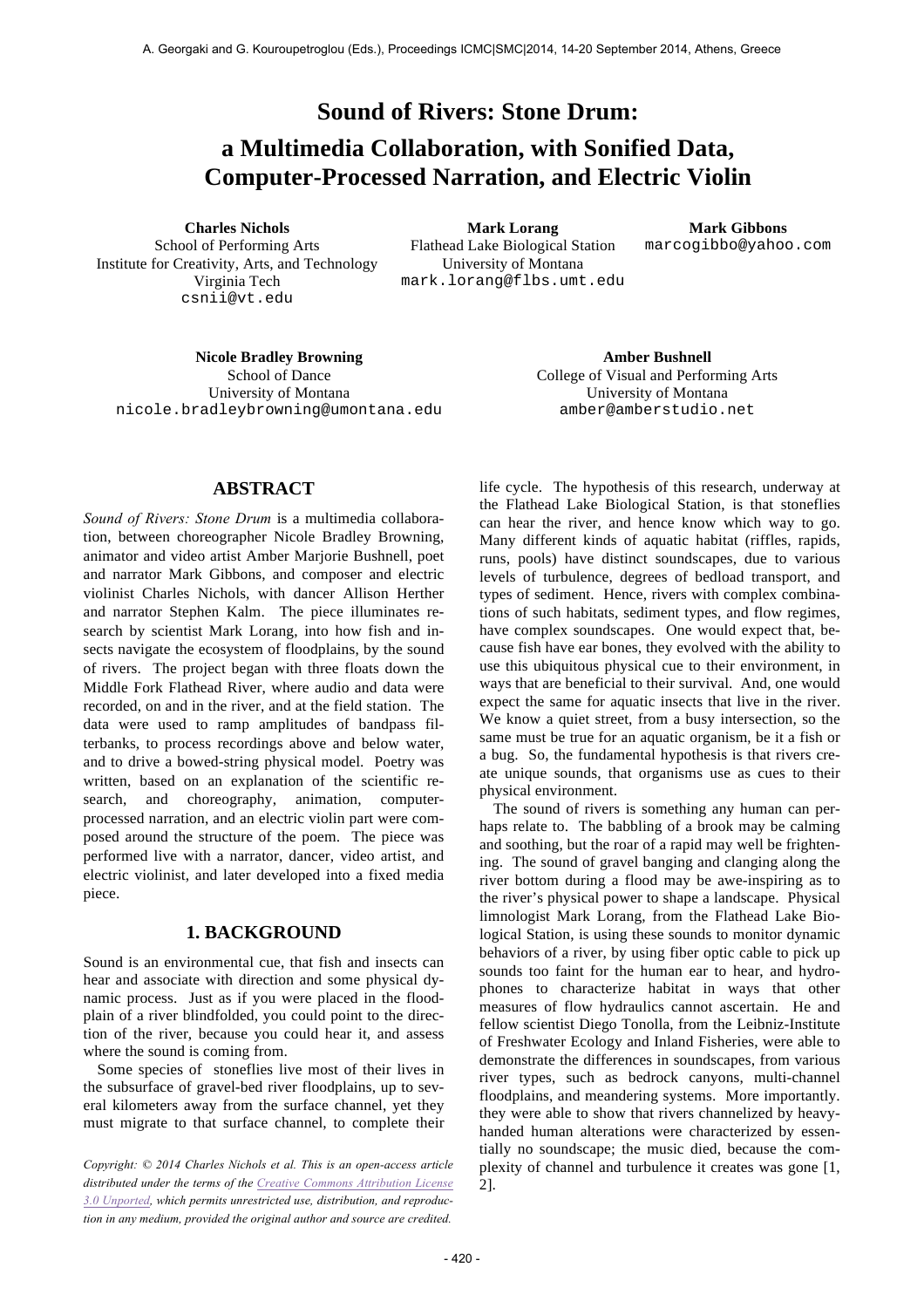## **2. PREPARATION**

At the invitation of scientist Lorang, composer and computer-musician Charles Nichols joined a research team from the Flathead Lake Biological Station, on two of three floats down the Middle Fork Flathead River. During these floats, he recorded audio above the river, while scientists Chris Gotschalk and Diego Tonolla recorded audio and data in the river, from the rafts. At the same time, scientist Rob Maher recorded audio and environmental data at the edge of the forest, and engineers Scott Colton and Stephen Doll recorded audio along the river bank, at the Middle Fork Flathead River research station: see Figure 1.



**Figure 1**. Scientists Chris Gotschalk, Diego Tonolla, and Mark Lorang, and composer Charles Nichols, on the Middle Fork Flathead River. Photo by Giles Shearing.

With support from a National Science Foundation Experimental Program to Stimulate Competitive Research (EPSCoR) grant, through the Montana Institute on Ecosystems, at the University of Montana, Nichols assembled a team of artists, including choreographer Nicole Bradley Browning, animator Amber Marjorie Bushnell, poet Mark Gibbons, dancer Allison Herther, narrator Stephen Kalm, and videographer Parker Nitopi, with the plan to develop, perform, and document a multimedia collaboration based on the research of Lorang.

The process started with Lorang writing descriptions of his research into the highly complex, dynamic, and diverse ecosystems of rivers and their floodplains, and his hypothesis that insects, specifically the stonefly, navigate the subsurface of gravel-bed river floodplains by the sound of rivers. From this springboard, Mark Gibbons wrote two poems, based on Mark Lorang's writings, one that relates the genesis of music to our fixation with the sound of water, vividly translating these sounds into historic musical references.

Next, the collaborative team of choreographer Browning, animator Bushnell, and composer Nichols met to brainstorm the aesthetic and structure of the piece, the motion and staging of the dance, the organization and projection of the animation, and the instrumentation and textures of the music, and how these would relate to the poem. While individually developing these three components of the piece, the creative team met periodically to update and critique, and posted video, images, and audio, to update and guide the evolution of the work.

# **3. DEVELOPMENT**

#### **3.1 Poem**

After reading Lorang's scientific research and discussing his hypothesis about the migration of the stone fly in relation to the sound of water, poet Mark Gibbons returned to the source, to experience the sounds of water in creeks and rivers. Inspired by both the sounds and images he rediscovered on the Clark Fork River and Petty Creek, Gibbons began writing. He knew man had to come into the poem, so the fisherman in him came to the poem. While sound obviously dominates, it was the death of Dave Brubeck that brought actual musicians into the poem. Gibbons' poem was inspired by the experience of going to water, listening to it, watching it, reading Lorang's work, and allowing his memories and tastes in music to enter the poem.

#### **3.2 Choreography**

The choreography is divided into three sections, representing River: under the river, Animal: in the river, and Human: with the river, with Animal comprised of Insect, Fish, and Bird. The dancer interacts with a large cyclorama, a sheet of elastic and reflective fabric, stretched across the entire width and depth of the stage. At the back of the cyc is a skirt sewn into the fabric, that allows the dancer to insert themselves into the sheet. The dancer is at times under the fabric, pushing and grasping at the cloth, and at other times attached to the sheet, twisting, stretching, billowing, and plucking at the expanse: see Figure 2.



**Figure 2**. Video artist Amber Bushnell, choreographer Nicole Bradley Browning, lighting designer Mark Dean, dancer Allison Herther, and electric violinist Charles Nichols, rehearsing *Sound of Rivers: Stone Drum*. Photo by Amelia Hufsmith.

#### **3.3 Video**

The projection and animation is divided into three parts. First, on a screen that fills the back of the stage is a circular panel that contains striations, rippling in response to a live audio feed from the music, and a colored shadow based on a live video feed of the dancer, pulsing according to the amplitude of the music. Around the panel, also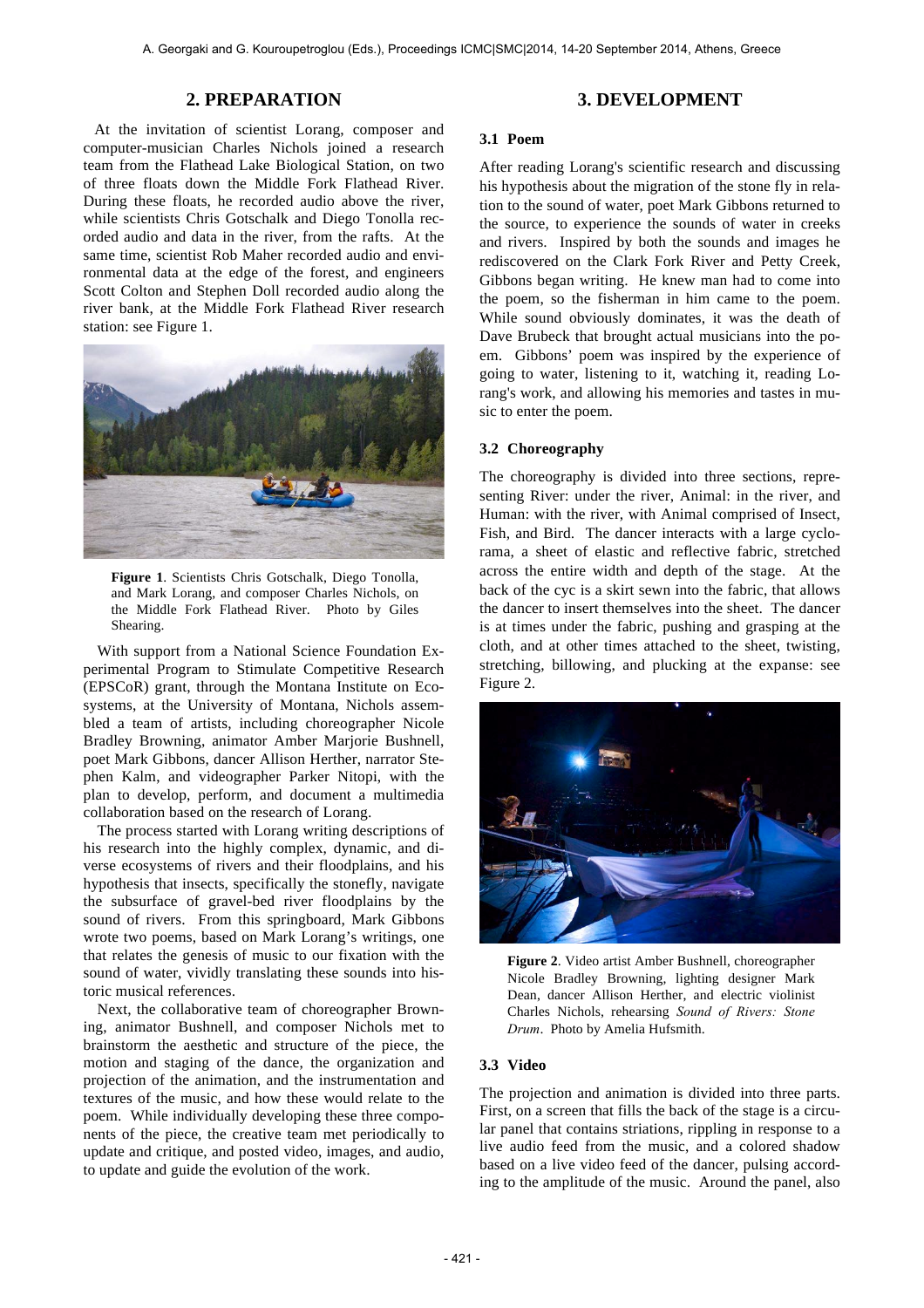projected on the back of the stage, is intricate digital animation composed in real-time, of hand-drawn river plants, insects, and animals, that grow and move in symmetrical patterns, throughout the piece. These river elements were chosen specifically to reflect the health of the floodplain ecosystem, and are interwoven to illustrate their interconnectedness in the natural environment. Projected from above, onto the cyc that the dancer interacts with, are animations built from insect and bird wings, and fish scales, that grow in density and modulate in color, as they pass over the reflective surface.

To animate the illustrations, Bushnell used Adobe After Effects Expression, a coding language based on JavaScript. Bushnell controlled parameters of the animation with Expression, resulting in a randomized collaboration with the computer, creating life-like movement for the river elements. To scale the projections, to the screen at the back of the stage, and on the cyc stretched across the stage, Bushnell used the video mapping software MadMapper, along with the VJ video mixing and processing software Modul8. Combining the two applications, she positioned the fall of the projections, gave live cues to the animations in coordination with the narrated poem and performed music, and created live interactive layers that responded to the sound design.

#### **3.4 Music**

The music is divided into three textures. The piece starts with processed spoken text, recordings of the poet reciting his poem, that have been stripped of their harmonic spectrum, stretched in time, shifted in pitch, and granulated into jittery textures. These soundfiles, based on key words of the poem, echo the live narrated text and cascade in parallel along the sides of the auditorium, through a quadraphonic sound system encircling the audience. The second texture is generated from bandpass filterbanks, built from spectral analyses of recordings taken on the floats and at the field station, that filter recordings taken above and under the water, into surging harmonies, that ebb and flow. These harmonies accompany bowedstring physical model synthesized sound, that uses the data of river depth to drive pitch, river velocity for amplitude or loudness, wind speed from the North for bow pressure, and wind speed from the East for bow position, creating a sonification of the environmental data. Finally, Charles Nichols performs live, on electric violin, passages that combine the scales and rhythmic motives of the music and instrumentalists mentioned in Mark Gibbon's poetry into original melodies, processed with multiple layers of phaser and delay effects, that sweep and echo in the four channel sound system.

# *3.4.1 Sonified Data*

Inspired by composer Jonathan Berger's work, integrating data sonification into expressive electroacoustic music [3], Nichols began experimenting with mapping data streams, collected by the research scientists on the floats and at the field station, to synthesis parameters.

For the primary background texture, Nichols programmed instruments in CsoundQt, that ramped the gains of bandpass filterbanks, according to the data recorded during floats down the Middle Fork Flathead River. The octave band and one-third octave spectral analyses, from a hydrophone mounted on the raft, and from hydrophones dropped into wells around the floodplain, recording from 20 Hz to 20 kHz, up to 90 dB, were used to filter underwater and above water audio recordings. The collision of gravel and sand particles, sediment moving on the river bottom, in the underwater recordings of the river, made for ideal noise sources, processed by the data controlled filterbanks. These audio sources, along with the composer's recordings of Rattlesnake Creek, pinged the undulating filterbanks, as the data swept the bandpass gains, producing ringing harmonies. For added musical interest, the base frequency, that the filterbanks were built upon, was occasionally shifted, with slow glissandi.

For one of three foreground textures, Nichols programmed additional instruments in CsoundQt, that mapped environmental data to waveguide bowed string physical model synthesis parameters. Specifically, river velocity was used to control bow speed, river depth was mapped to pitch, and wind velocities from the East and North were applied to bow position and pressure. Nichols tuned the scale of these variables, to optimize the musical expression of the resulting synthesized sound. The results are simple melodies, with natural sounding fluctuations of loudness and timbre.

These synthesized bowed-string melodies were further processed, with the same digital effects that were applied to the live electric violin, effectively integrating them into the collective timbral palette.

#### *3.4.2 Computer-Processed Narration*

The first foreground texture is the result of processing a recording of the poet narrating his work. Action words, describing the movement of the river, and onomatopoeia, of the sounds of rivers, were cropped from the recording, as source material. These sources were analyzed, stripped of their harmonic spectra, time stretched, pitch transposed, and resynthesized, with the SPEAR application. The resulting soundfiles are noisy shadows of the originally recorded text. Nichols further processed these noisy sources with granular synthesis, using the Common Music grani instrument in the Grace application, varying the grain density and spread, to create a palette of jittery textures. When the narrator speaks a descriptive word, varied pairs of insectoid versions of the text cascade from the front of the hall and back, surrounding the audience with a musical interpretation of the poem.

#### *3.4.3 Electric Violin*

The electric violin part also was composed in response to the poetry. In his writing, Gibbons mentions luminary Jazz musicians Dave Brubeck, Duke Ellington, Lionel Hampton, and Charles Mingus, as well as Pop icon Frankie Valli. As a point of departure, Nichols used pitch collections from the melodies of *Take the A Train*, *Koto Song*, and *Silence is Golden*, and rhythmic material from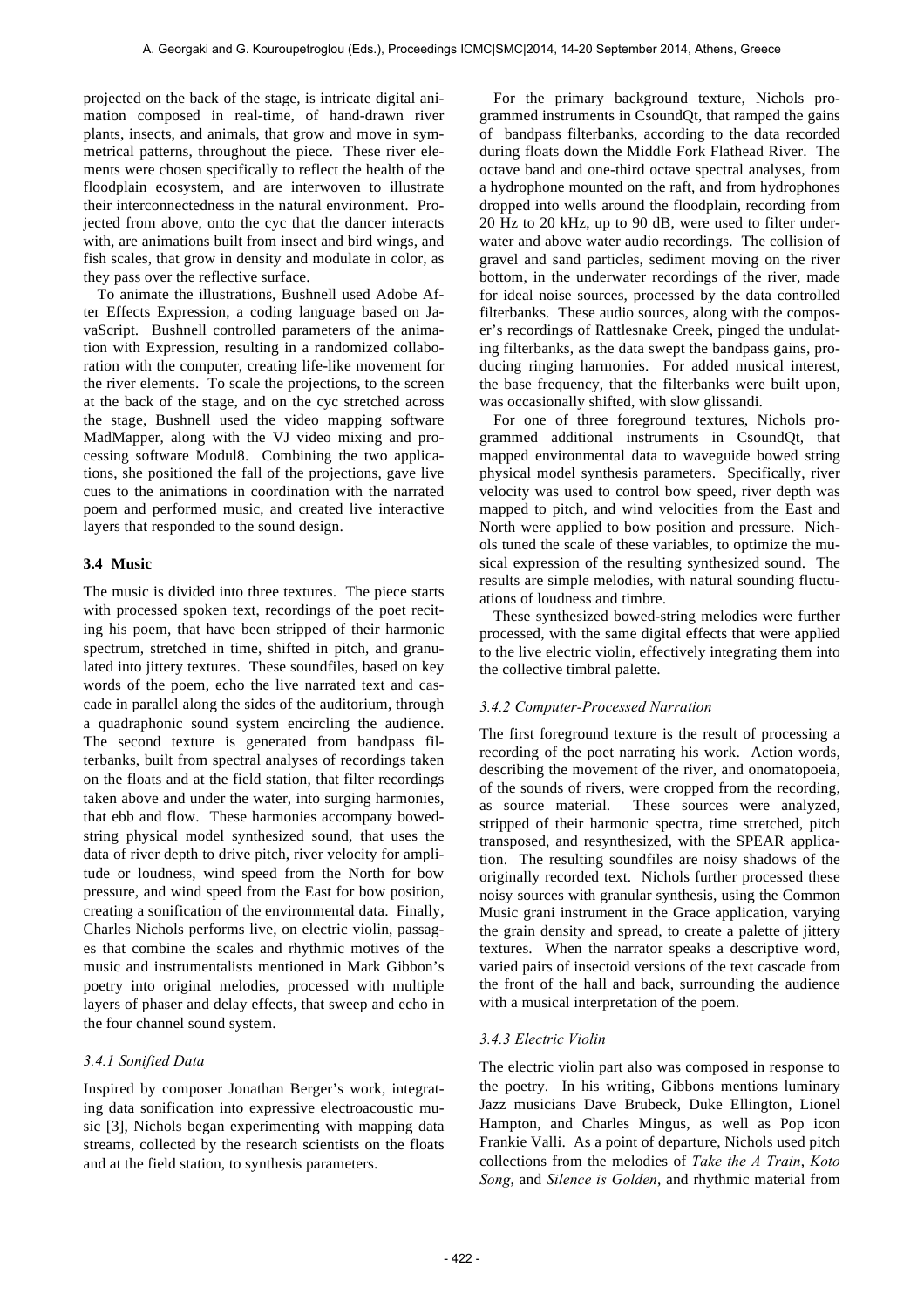*Flying Home* and *Moanin'*, to compose material for the violin part.

The electric violin is heavily processed with GuitarRig effects, controlled with a pedal board. The violin techniques and effects used reflect the atmospheres evoked by the poetry. Artificial harmonics and multiple sweeping phasers elicit a glassy watery texture, while pizzicato and ping-pong delays produce a bubbling character. Octave doubling is used to transform the violin into a bass instrument, when Mingus is mentioned in the poem.

As described earlier, the data driven bowed string physical model synthesis also is processed with the same effects, creating a dialog between a live and computergenerated violin, later in the piece.

# **4. PERFORMANCE**

For the performance, Allison Herther danced Nicole Bradley Browning's choreography, while baritone Stephen Kalm narrated Mark Gibbon's poetry. On each side of the stage, Amber Bushnell assembled the digital animation in real time, while controlling the processed video, and Charles Nichols performed electric violin, while controlling the computer music. The animations of bird and insect wings and fish scales were projected onto the cyc skirt, while the interactive video panel and live coded animation were projected on a screen behind the dancer. The interactive video panel was filled with a live shot of the dancer, with shading that intensified and striae that fluttered, in response to the music: see Figure 3.



**Figure 3**. Electric violinist Charles Nichols, narrator Stephen Kalm, and dancer Allison Herther, performing *Sound of Rivers: Stone Drum*. Photo by Todd Goodrich.

The piece was performed in four premieres, opening the Dance in Concert series, at the Montana Theatre of the University of Montana, May 8-11, 2014.

## **5. FIXED MEDIA**

With the intent of translating the multimedia performance into a fixed media piece, Amber Bushnell and Charles Nichols collaborated to condense the multilayer projection and various audio elements, into one quadraphonic video. Using as a structural foundation the original recording used to produce the computer-processed narration, Nichols composed a fixed-media version of the music. Around a recording of Mark Gibbons reciting his poem, Nichols layered the computer-processed narration, water recordings filtered with environmental spectra datadriven bandpass filterbanks, data-driven wave-guide bowed string physical model synthesis, and electric violin performance. Similarly, Bushnell assembled her colorful digital animation of river elements, around and in a centered circular panel. In the panel, a video of Allison Herther dancing Nicole Bradley Browning's choreography is centered at the bottom, and a mirrored video of a different performance is reflected above. Also in the panel are variations on the rippling striations and pulsing shadings, that respond to the amplitude of the music: see Figure 4.



**Figure 4**. Video of Allison Herther dancing, surrounded by processed video and animation by Amber Bushnell, in the fixed media version of *Sound of Rivers: Stone Drum.* 

The fixed media version of the piece has been presented at the Society of Electro-Acoustic Music in the United States annual conference, at Wesleyan University, March 2014, the New York City Electronic Music Festival, June 2014, and the Festa Della Musica Europea, at the University of Rome Tor Vergata, June 2014.

# **6. CONCLUSIONS**

A wide-shot video of the live performance is posted at https://www.youtube.com/watch?v=3IEqF6kKyUo, and a stereo video of the fixed media version is posted at https://www.youtube.com/watch?v=9Rtm6EA29Bw.

#### **Acknowledgments**

Thank you to the National Science Foundation and Montana Institute on Ecosystems, for supporting this first installment of the *Sound of Rivers* project, and to the University of Montana School of Dance for programming the piece for four nights, on their Dance in Concert series. Thanks also to scientists Chris Gotschalk, from the Flathead Lake Biological Station, Diego Tonolla, from the Leibniz-Institute of Freshwater Ecology and Inland Fisheries, and Rob Maher, from Montana State University, for collecting and sharing their audio recordings and environmental data, and to costume designer Paula Niccum and scenic designer Brian Gregoire for helping design the cyclorama skirt.